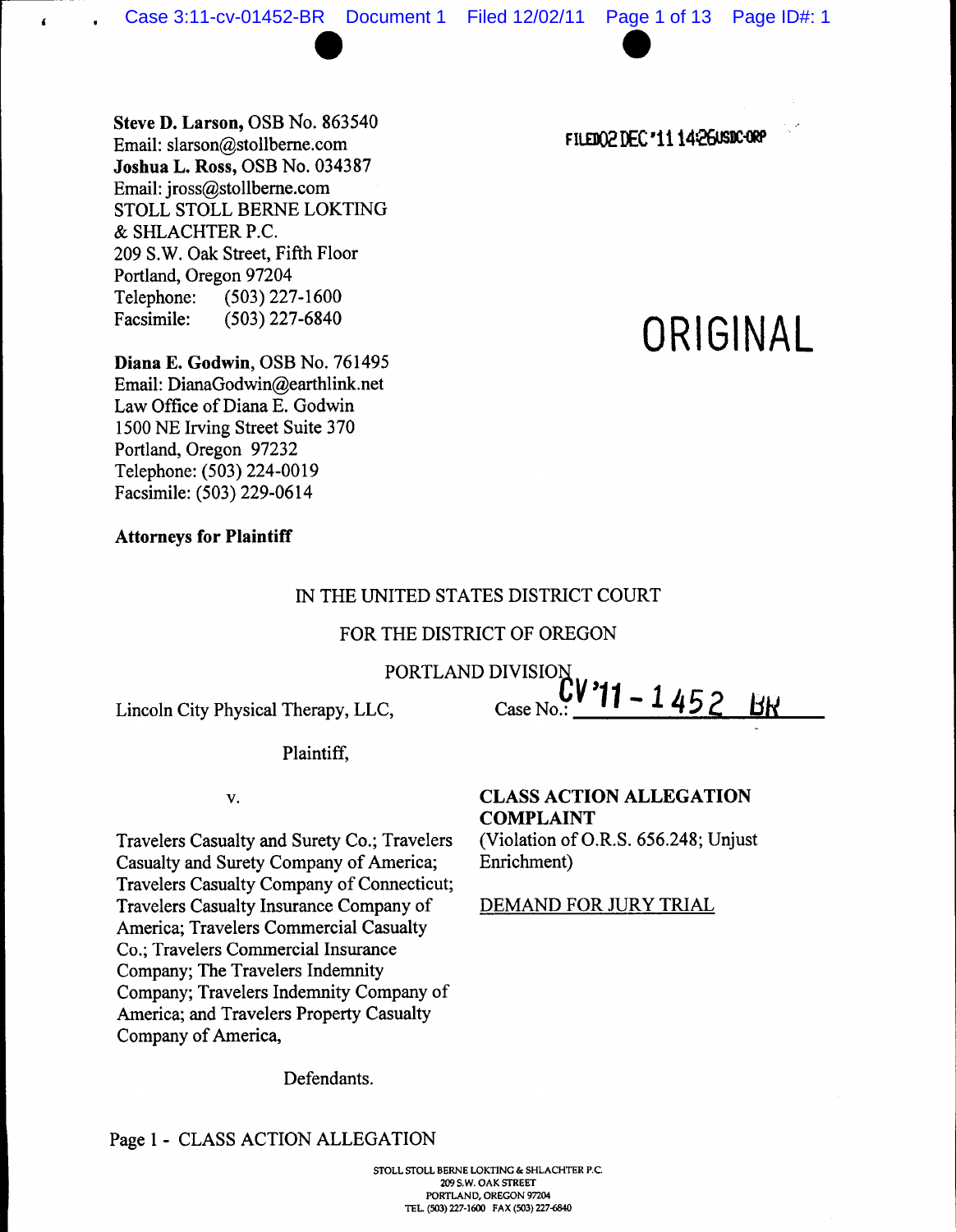Case 3:11-cv-01452-BR Document 1 Filed 12/02/11 Page 2 of 13 Page ID#: 2

1.

This is a class action brought on behalf of Oregon health care providers ("providers" or "class members") who provide or have provided services to injured workers, and who received payments from defendants that were discounted pursuant to a private, unregulated contract with so-called "Preferred Provider Organizations" (or "PPOs"). Plaintiff and members of the class seek to recover all of the discounted amounts that defendants did not pay to plaintiff and members of the class, based on defendants' application of a private contract between defendants and any PPO, which resulted in a lower payment amount than was required under Oregon workers' compensation law.

2.

Plaintiffis a health care provider and an Oregon Limited Liability Company with its principal office in Lincoln County, Oregon. During the class period, plaintiff and members of the class received payments from defendants for workers' compensation health services that plaintiffhad provided and billed pursuant to Oregon statutes and administrative rules governing the worker's compensation system.

3.

Defendant Travelers Casualty and Surety Company is and at all relevant times was a domestic corporation organized under the laws of Connecticut with its principal place of business in Hartford, Connecticut. Defendant conducts and is registered to do business in Oregon.

4.

Defendant Travelers Casualty and Surety Company of America is and at all relevant times was a domestic corporation organized under the laws of Connecticut with its principal

Page 2 - CLASS ACTION ALLEGATION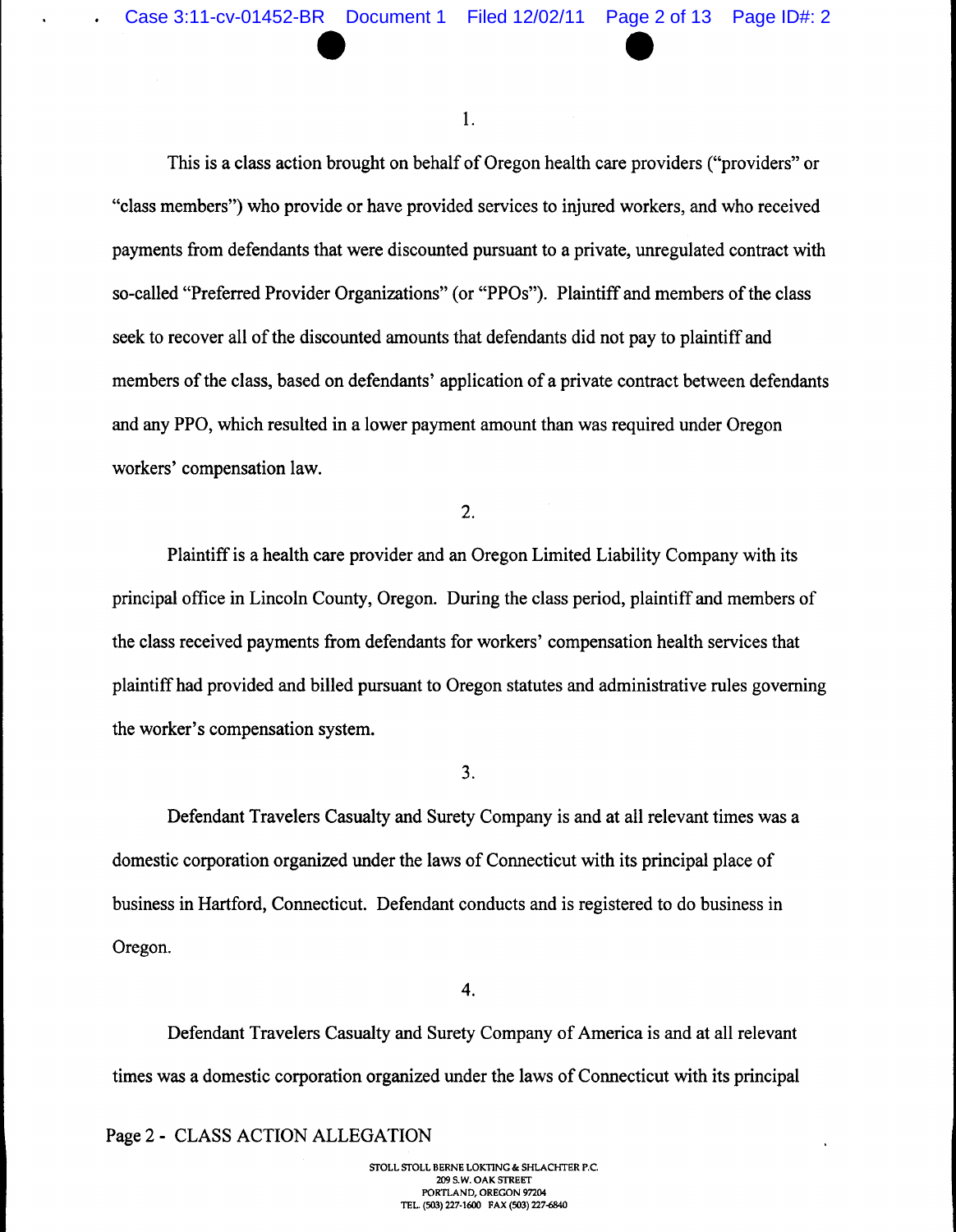place of business in Hartford, Connecticut. Defendant conducts and is registered to do business in Oregon.

5.

Defendant Travelers Casualty Company of Connecticut is and at all relevant times was a domestic corporation organized under the laws of Connecticut with its principal place of business in Hartford, Connecticut. Defendant conducts and is registered to do business in Oregon.

6.

Defendant Travelers Casualty Insurance Company of America is and at all relevant times was a domestic corporation organized under the laws of Connecticut with its principal place of business in Hartford, Connecticut. Defendant conducts and is registered to do business in Oregon.

7.

Defendant Travelers Commercial Casualty Company is and at all relevant times was a domestic corporation organized under the laws of Connecticut with its principal place of business in Hartford, Connecticut. Defendant conducts and is registered to do business in Oregon.

8.

Defendant Travelers Commercial Insurance Company is and at all relevant times was a domestic corporation organized under the laws of Connecticut with its principal place of business in Hartford, Connecticut. Defendant conducts and is registered to do business in Oregon.

Page 3 - CLASS ACTION ALLEGATION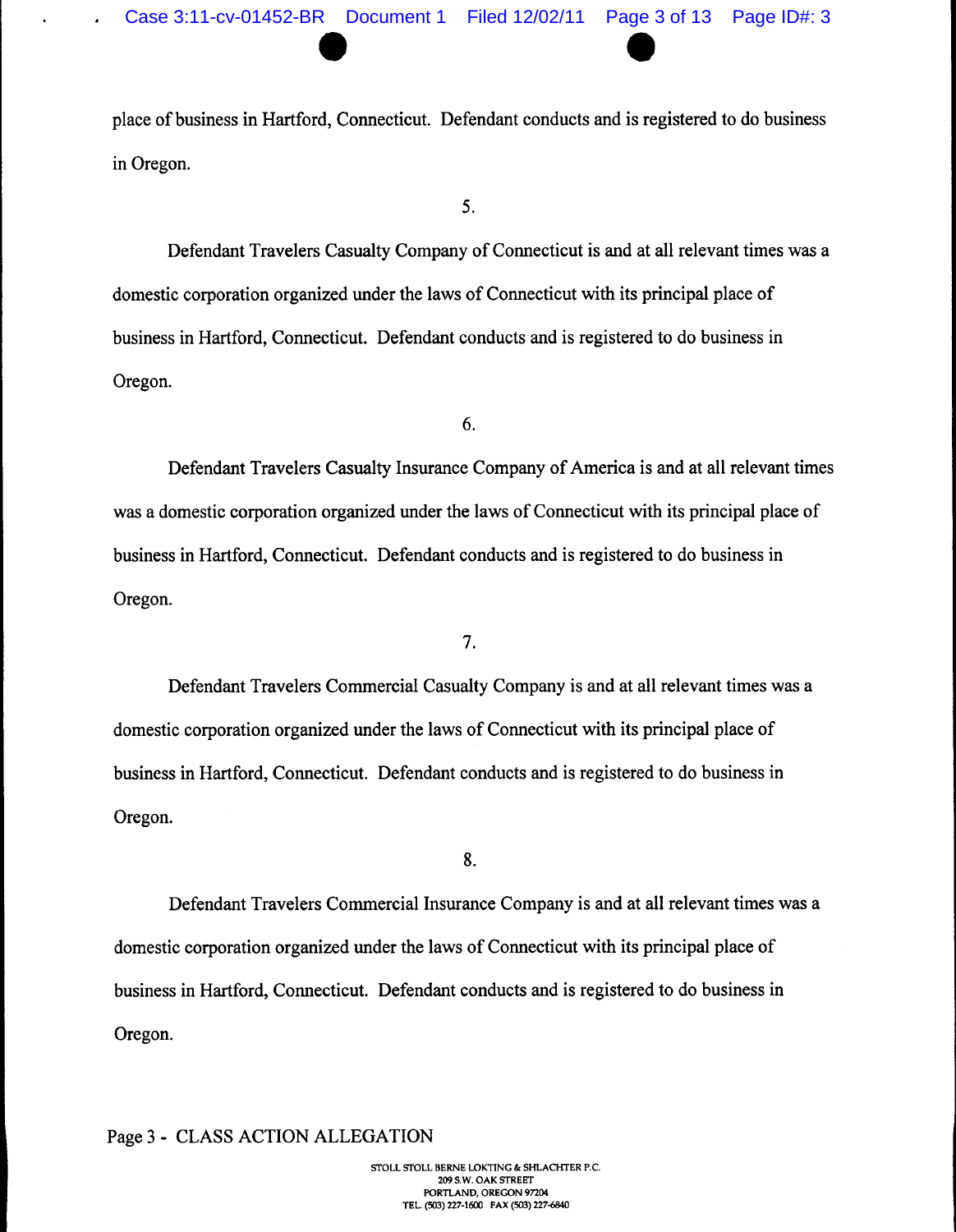Case 3:11-cv-01452-BR Document 1 Filed 12/02/11 Page 4 of 13 Page ID#: 4

9.

Defendant The Travelers Indemnity Company is and at all relevant times was a domestic corporation organized under the laws of Connecticut with its principal place of business in Hartford, Connecticut. Defendant conducts and is registered to do business in Oregon.

# 10.

Defendant Travelers Indemnity Company of America is and at all relevant times was a domestic corporation organized under the laws of Connecticut with its principal place of business in Hartford, Connecticut. Defendant conducts and is registered to do business in Oregon.

## 11.

Defendant Travelers Property Casualty Company of America is and at all relevant times was a domestic corporation organized under the laws of Connecticut with its principal place of business in Hartford, Connecticut. Defendant conducts and is registered to do business in Oregon.

## 12.

On information and belief, throughout the class period each of the defendants was a Property and Casualty Company authorized by the State of Oregon for Casualty insurance and including workers' compensation insurance. On information and belief, defendants are all organized under the ownership of The Travelers Companies, Inc.

#### 13.

This Court hasjurisdiction under 28 U.S.C. 1711 er**seq.** and 28 U.S.C. 1332(d) because the matter in controversy exceeds \$5,000,000, exclusive of interest and costs, and is a class

Page 4 - CLASS ACTION ALLEGATION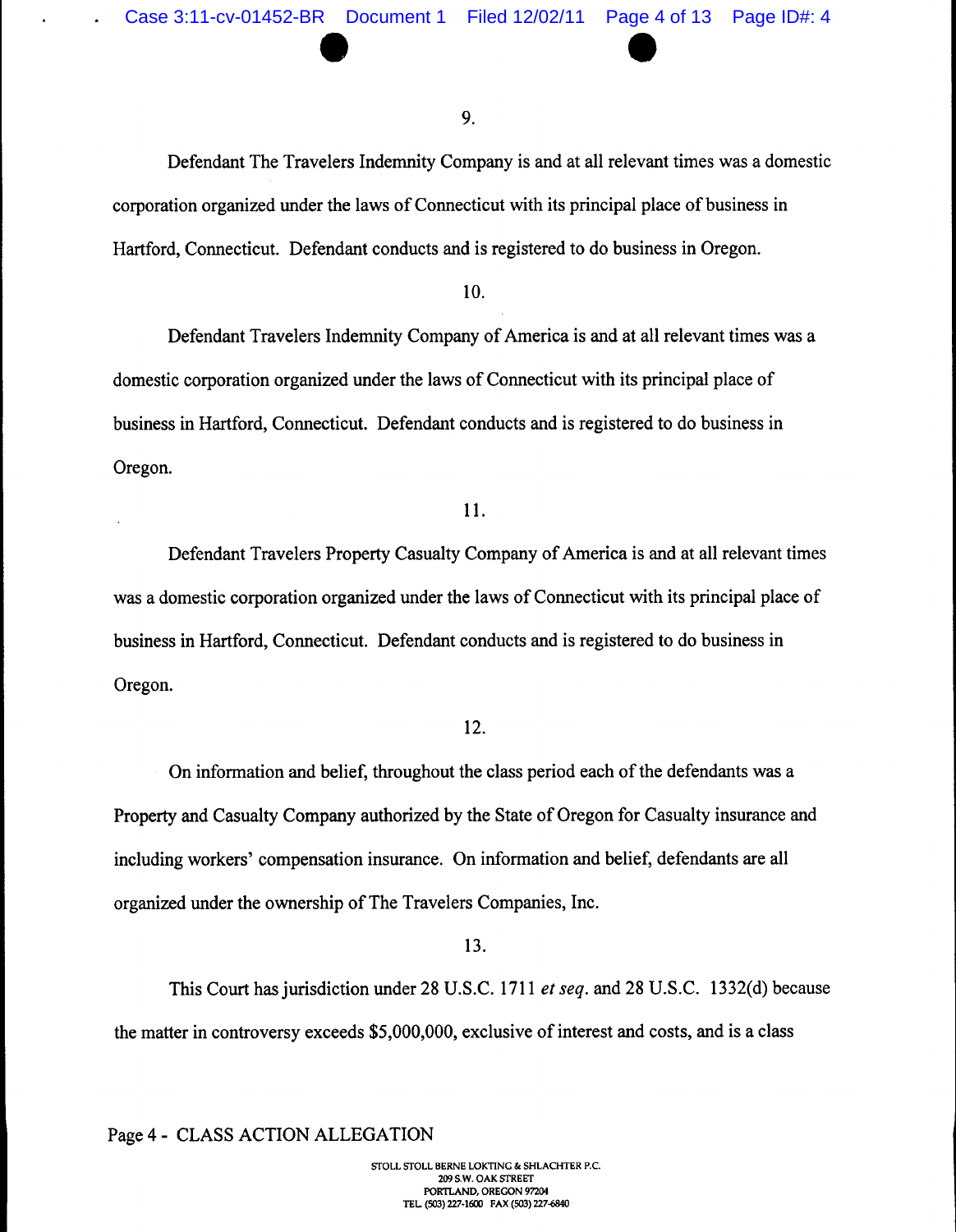action in which a member of the class of plaintiffs is a citizen of a state different from defendants.

14.

Venue is proper in this district pursuant to 28 U.S.C.  $\S$ § 1391(a) and (c) because defendants engage in substantial business in this district and because a substantial part of the conduct giving rise to the claims occurred in this district.

15.

Throughout the class period, defendants entered into private contracts with various PPOs.

16.

The contracts between defendants and the various PPOs purported to allow defendants to access and apply a so-called "PPO discount" to the amount of payment defendants were otherwise required to pay to providers pursuant to the applicable Oregon workers' compensation statutes and rules.

17.

Throughout the relevant time period, applicable Oregon workers' compensation statutes and rules did not allow workers' compensation insurers, like defendants, to apply any PPO contract discounts to the payment of workers' compensation medical fees.

18.

Or. Rev. Stat. 656.248 and**former** Ore. Admin. R. 436-009-0040 established three exclusive methods for determining the amount that workers' compensation insurers, like defendants, were required to pay to providers for services rendered to injured workers:  $(1)$ according to the fee schedule adopted by the Oregon Workers' Compensation Division; (2) according to the provider's submitted billing if the amount of the billing was less than the fee

Page 5 - CLASS ACTION ALLEGATION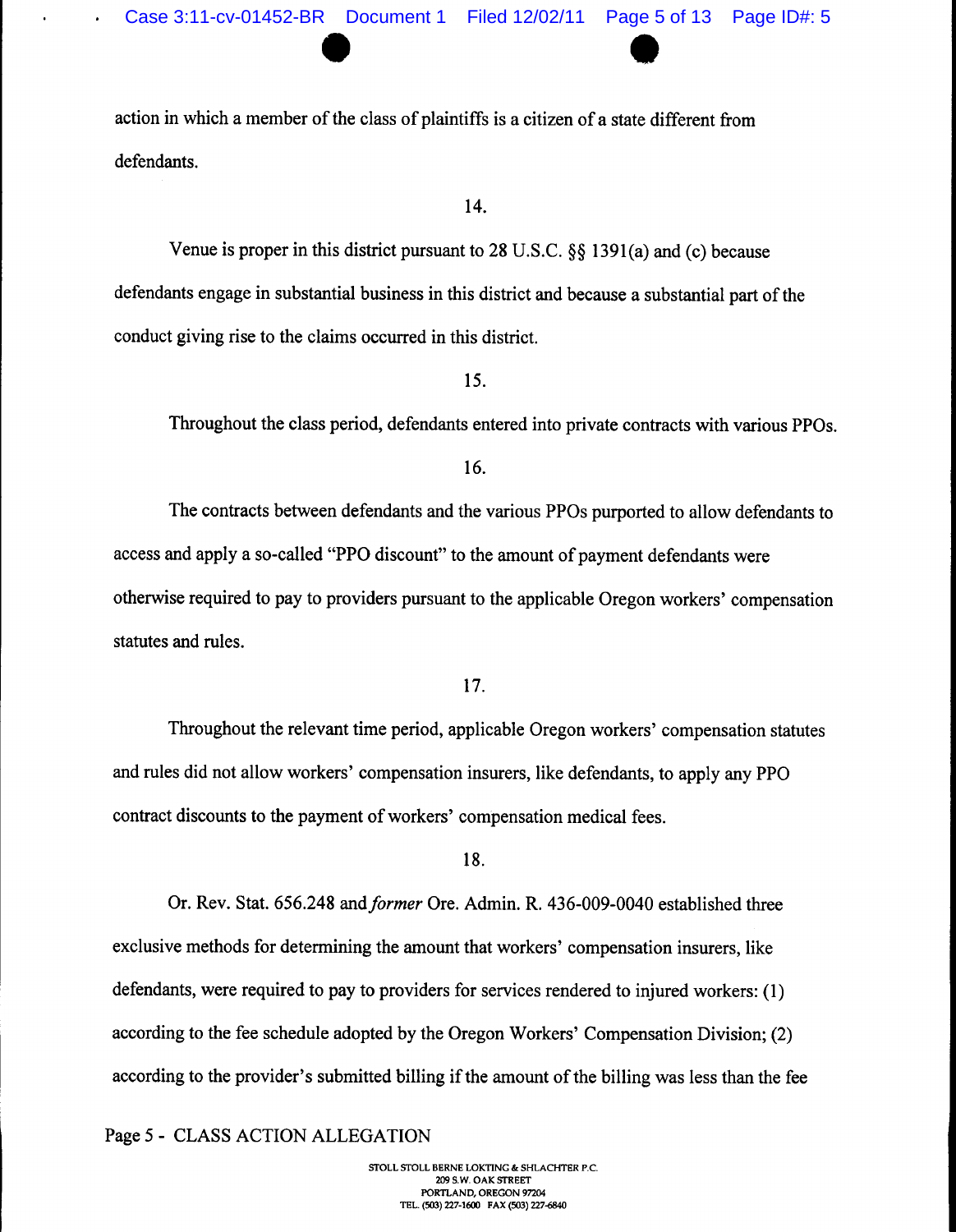schedule (or if the fee schedule did not contain an applicable rate for the service); or (3) according to the contract rate set out in a Managed Care Organization contract, if the injured worker was enrolled in the Managed Care Organization.

## 19.

Throughout the relevant time period, and in violation of the Oregon statutes and rules, defendants knowingly applied PPO discounts to providers' bills pursuant to defendants' contracts with various PPOs, and paid to plaintiff and other members of the class amounts less than plaintiff and members of the class were entitled to receive under the applicable Oregon workers' compensation statutes and rules.

## 20.

Defendants' repeated and knowing discounting of providers' bills for workers' compensation medical services pursuant to private PPO contracts violated Oregon law in that such discounts were not permitted by the exclusive statutory and regulatory methodologies for determining payment under Oregon law, and those discounts benefitted defendants in that defendants did not pay the actual, higher amounts to providers that were required under the applicable Oregon statutes and rules.

## 21.

Pursuant to Fed. R. Civ. Proc. 23, plaintiff brings this class action on its own behalf and as a representative of a proposed class of others similarly situated, consisting of: All health care providers in the State of Oregon who, within the six years preceding the date of filing this lawsuit, received payment from any defendant for any workers' compensation medical bill that was discounted pursuant to a so-called PPO contract or agreement.

## Page 6 - CLASS ACTION ALLEGATION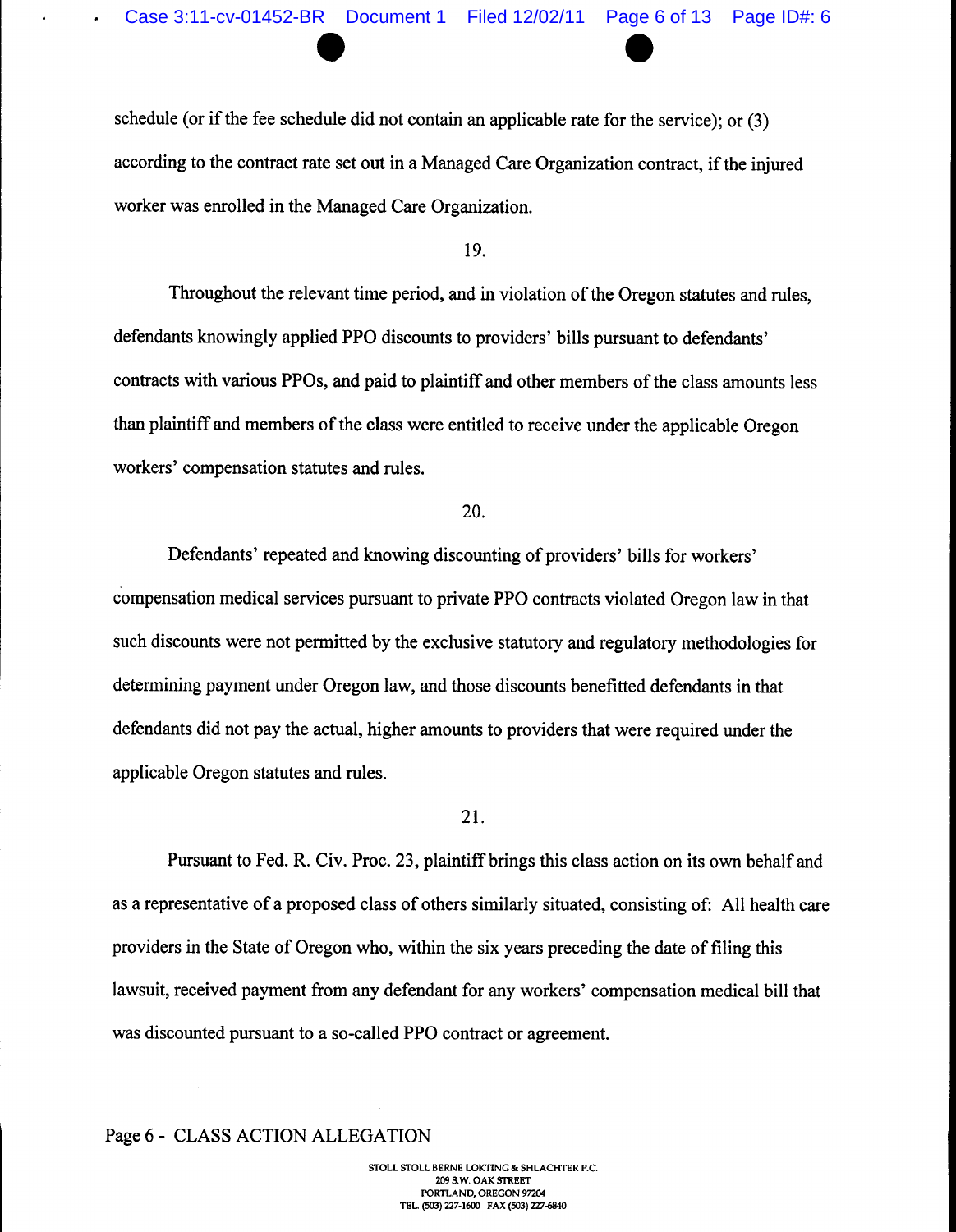Case 3:11-cv-01452-BR Document 1 Filed 12/02/11 Page 7 of 13 Page ID#: 7

#### 22.

The class is so numerous that joinder of all members is impractical. Plaintiff does not know the exact size of the class but, on information and belief, believes that hundreds of medical providers statewide who provide services to injured workers' under the Oregon state workers' compensation systems have been damaged by defendants' illegal PPO discounting.

# 23.

The precise number of class members and their contact information are readily ascertainable from defendants' records. Class Members may be notified of the pendency of this action by first-class mail, supplemented, if deemed necessary or appropriate by the Court, by published notice.

#### 24.

On information and belief, in addition to other relevant data, the names and locations of providers who are members of the class, the amount of any PPO discount applied to a payment made to plaintiff or members of the class, and the dates of all services provided by plaintiff or members of the class are available in an electronically searchable format in a database maintained by defendants.

# 25.

This action can be maintained as a class action under Fed. R. Civ. P. 23(a) and (b) because there are questions of law and fact common to the class that predominate over questions affecting only individual members. These common questions include, but are not limited to the following:

(a) Whether the discounting of plaintiffs and other class member's workers' compensation medical billings pursuant to private PPO agreements was or was not permitted under

Page 7 - CLASS ACTION ALLEGATION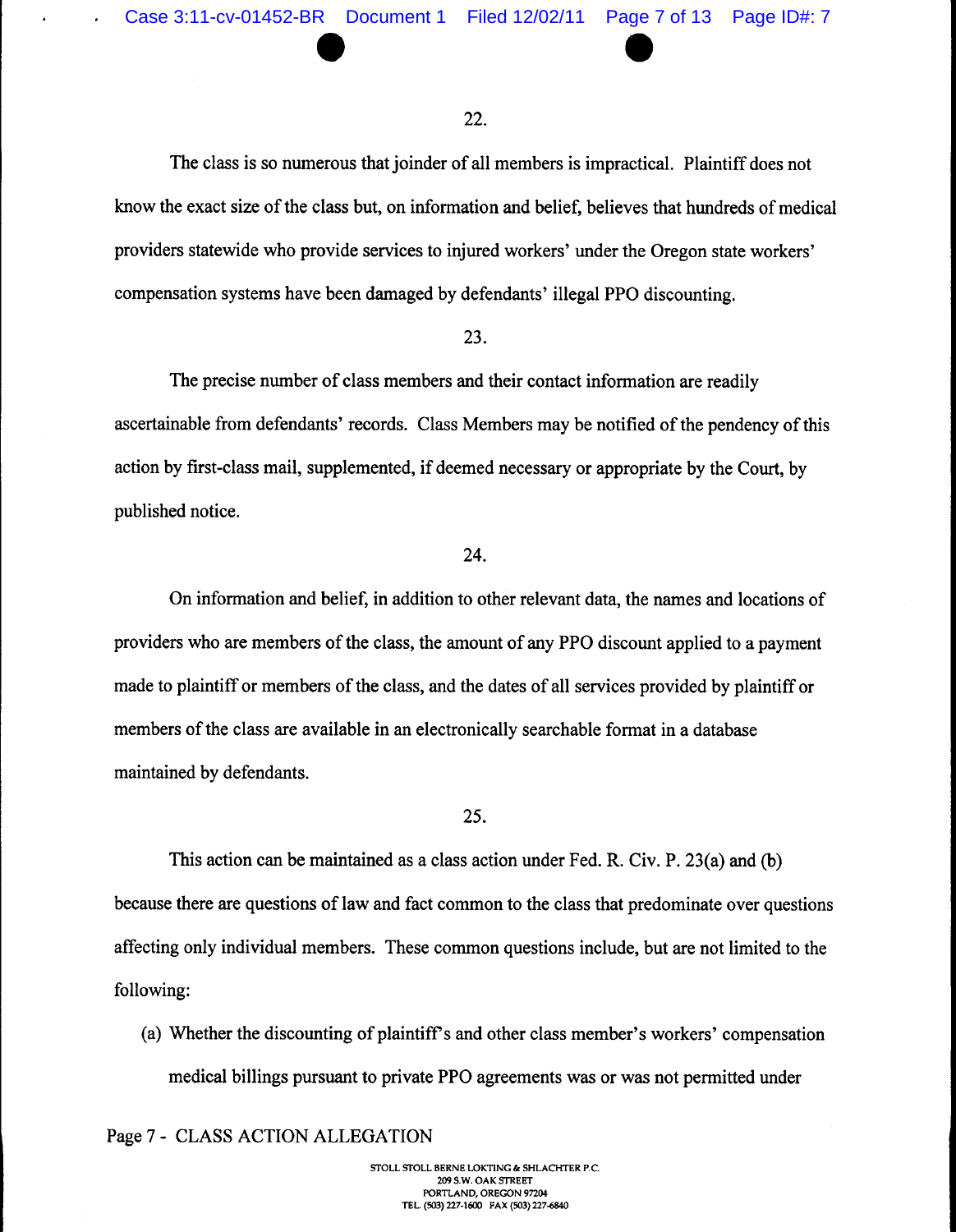applicable Oregon statutes and rules, including Ore. Rev. Stat. 656.248 and/or**former** Ore. Admin. R. 436-009-0040 (1);

- (b) Whether defendants' discounting of plaintiffs and other class member's workers' compensation medical billings pursuant to private PPO agreements denied plaintiff and other members of the class of payments required by applicable Oregon statutes and rules;
- (c) Whether defendants improperly benefitted from the discounts it applied to plaintiff's and other class members' workers' compensation medical billings pursuant to private PPO agreements by paying to providers less than required by law; and
- (d) Whether it would be unjust to allow defendants to retain those benefits.

26.

Plaintiff's claims and defenses are typical of the claims and defenses of the class that plaintiff proposes to represent. If defendants have illegally applied PPO discounts to plaintiff's bills for workers' compensation medical services pursuant to private PPO agreements, then each member of the proposed class will have suffered an identical harm and would be, like plaintiff, entitled to relief.

# 27.

Plaintiff is an adequate representative of the class because its interests do not conflict with the interests of the members of the class. Plaintiff has retained counsel experienced in complex class action litigation and intends to vigorously prosecute this action. The interests of the class members will be fairly and adequately represented by plaintiff and its counsel. Plaintiff is willing to take an active part in the litigation and to perform the duties expected of a class representative.

# Page 8 - CLASS ACTION ALLEGATION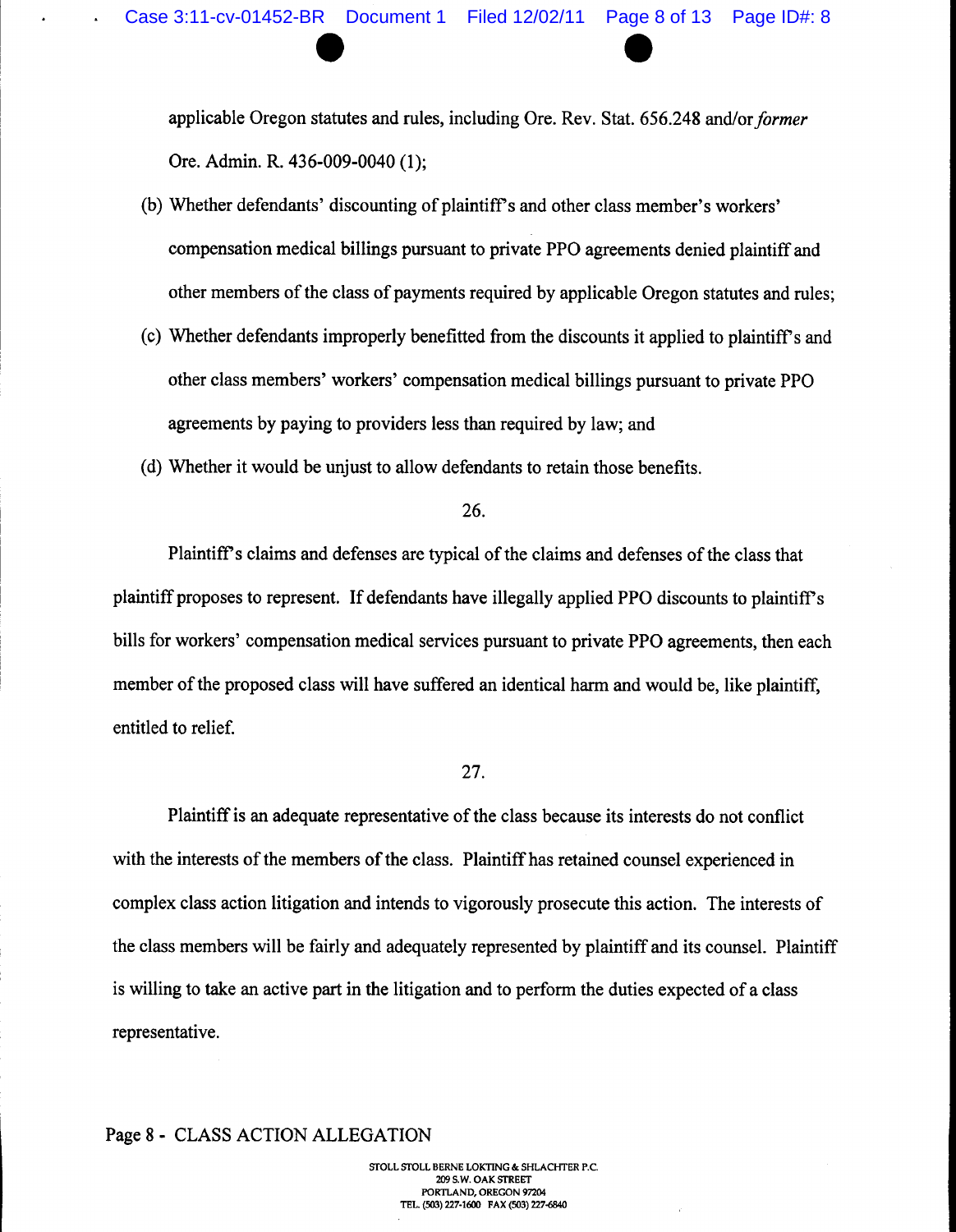#### 28.

Trying the individual claims of class members would result in inconsistent or varying decisions on those claims and would establish incompatible standards of conduct for defendants.

#### 29.

Trying the individual claims of class members would create a risk of findings and rulings that are, as a practical matter, dispositive of the interests of other class members and would deny other class members the opportunity to protect their own interests.

30.

A class action is superior to other available methods of the fair and efficient adjudication of the controversy, for at least the following reasons:

(a) The prosecution of separate actions creates a risk of inconsistent or varying adjudications;

(b) The common questions of law and fact described in paragraph 21 above predominate over questions affecting only individual members. On information and belief, the amount of damages for each class member can be calculated via defendants' records and/or computer systems;

(c) Individual class members would have little interest in individually controlling the prosecution of separate actions because the amount of each individual claim is relatively small compared to the complexities of the issues and the expenses of litigation.

(d) This is a desirable forum because this Court has significant experience managing class actions;

(e) A class action will be an efficient method of adjudicating the claims ofthe class members; and

# Page 9 - CLASS ACTION ALLEGATION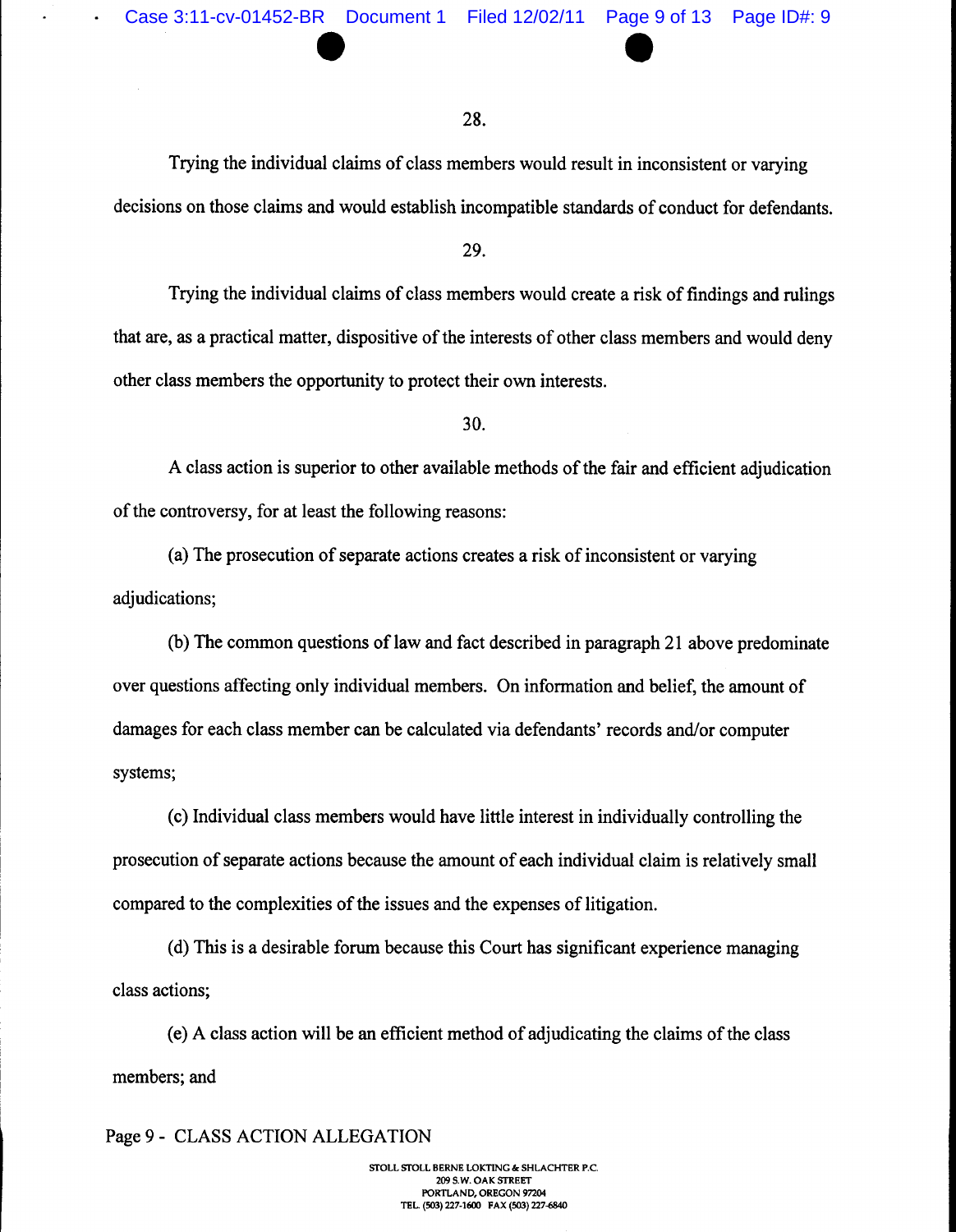(f) Class membershave claims that are not significant in amount relative to the expense of the litigation, so separate actions would not afford significant relief to the members of the class. The damages caused to members of the proposed class are likely relatively small as to any particular bill submitted to defendant. The amount of underpayment is the amount of any PPO discount applied by defendants to any payment made to a class member.

# *FIRST CLAIM FOR RELIEF*

(Violation of Or. Rev. Stat. 656.248 and/or *former* Or. Admin. R. 436-009-0040)

31.

Controlling Oregon workers' compensation statutes and rules established three exclusive methods for determining the amount that workers' compensation insurers, like defendants, must apply to determine the amount of payment due to a medical provider for services rendered to injured workers. Those statutes and rules did not permit application of a PPO discount to providers' bills for workers' compensation medical services.

32.

By applying a private PPO discount to plaintiff's and other class members' workers' compensation bills, defendants violated Ore. Rev. Stat. 656.248 and/or *former* Ore. Admin. R. 436-009-0040(1).

33.

Defendants knowingly applied the impermissible PPO discount and, to defendants' benefit, denied plaintiff and members of the class the proper amount of payment required by law. Plaintiff and all members of the class have been injured by the same violation and in a similar manner, and are entitled to recover damages from defendants, including prejudgment interest.

Page 10 - CLASS ACTION ALLEGATION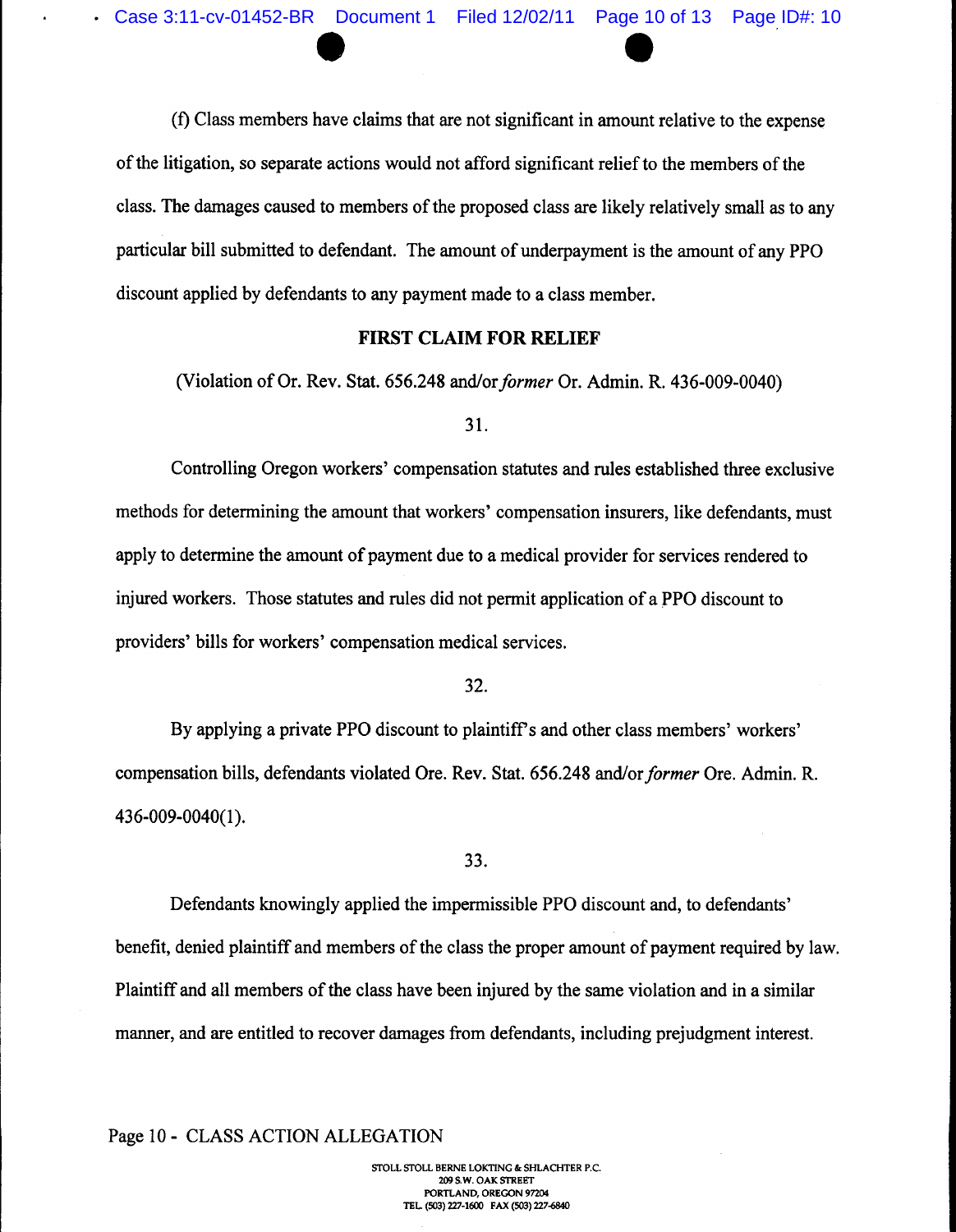## *SECOND CLAIM FOR RELIEF*

(Unjust Enrichment)

34.

Defendants retained a benefit by impermissibly applying a PPO discount to plaintiff's and other providers' bills for workers' compensation medical services in that defendants retained and did not pay to plaintiff and other providers the amounts required by applicable Oregon workers' compensation statutes and rules. Plaintiff and members of the class would have expected remuneration from defendants in the amount allowed under applicable workers' compensation statutes and rules had they known that PPO discounting was illegal.

35.

Defendants received, and were aware that they were receiving, a benefit in the amount of the unpaid discount amounts.

36.

It would be unjust to allow defendants to retain the benefit of its illegal application of PPO discounts to providers' bills for workers' compensation medical services because, among other reasons, Oregon statutes and rules strictly dictate the amount of proper payments and defendants' conduct violates those laws and denies the providers the compensation due to them.

37.

Plaintiff and the class are entitled to recover all amounts wrongfully discounted from their workers' compensation payments by defendants' application of discounts under a PPO agreement, plus prejudgment interest.

## Page 11 - CLASS ACTION ALLEGATION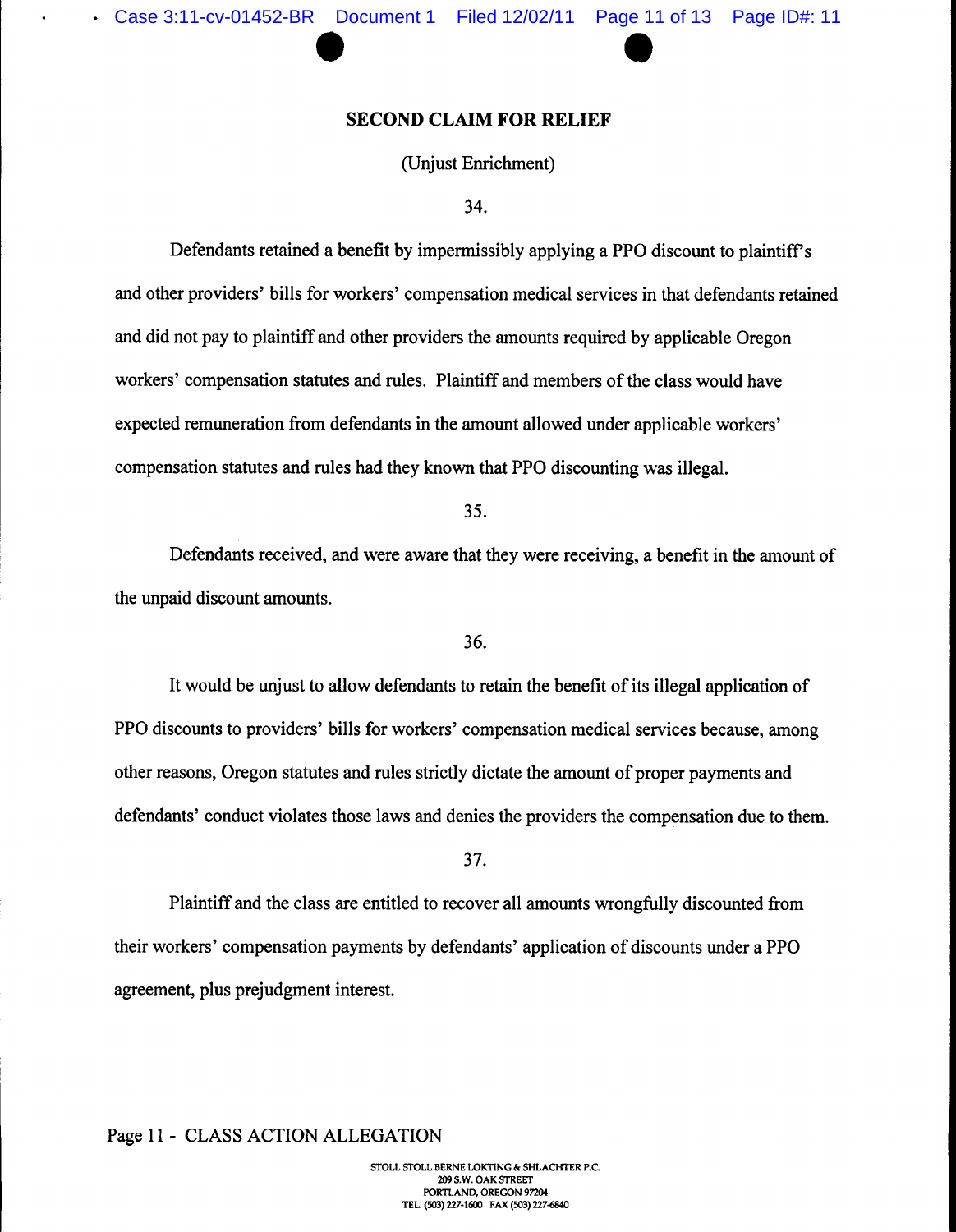38.

As a direct and proximate result of defendants' unjust enrichment, plaintiff and the class have suffered injury and are entitled to reimbursement, restitution, and disgorgement from defendant of the benefit retained by defendants.

#### *JURY DEMAND*

39.

Plaintiff hereby demands a trial by jury for all issues so triable.

## *PRAYER FOR RELIEF*

WHEREFORE, plaintiff individually, and on behalf of all others similarly situated, prays for the following relief:

A. An order certifying the defined class with plaintiff as class representative and naming plaintiff's counsel as class counsel;

B. On the first claim for relief, a judgment against defendants, and awarding members of the class their damages in an amount to be proven at trial plus prejudgment interest;

C. On the second claim for relief, a judgment against defendants, and awarding members of the class their damages in an amount to be proven at trial plus prejudgment interest;

D. Prejudgment and postjudgment interest, as afforded by law;

E. All costs of these proceedings; and

F. All such other legal and equitable relief to which plaintiff and members of the classes are entitled.

## Page 12 - CLASS ACTION ALLEGATION